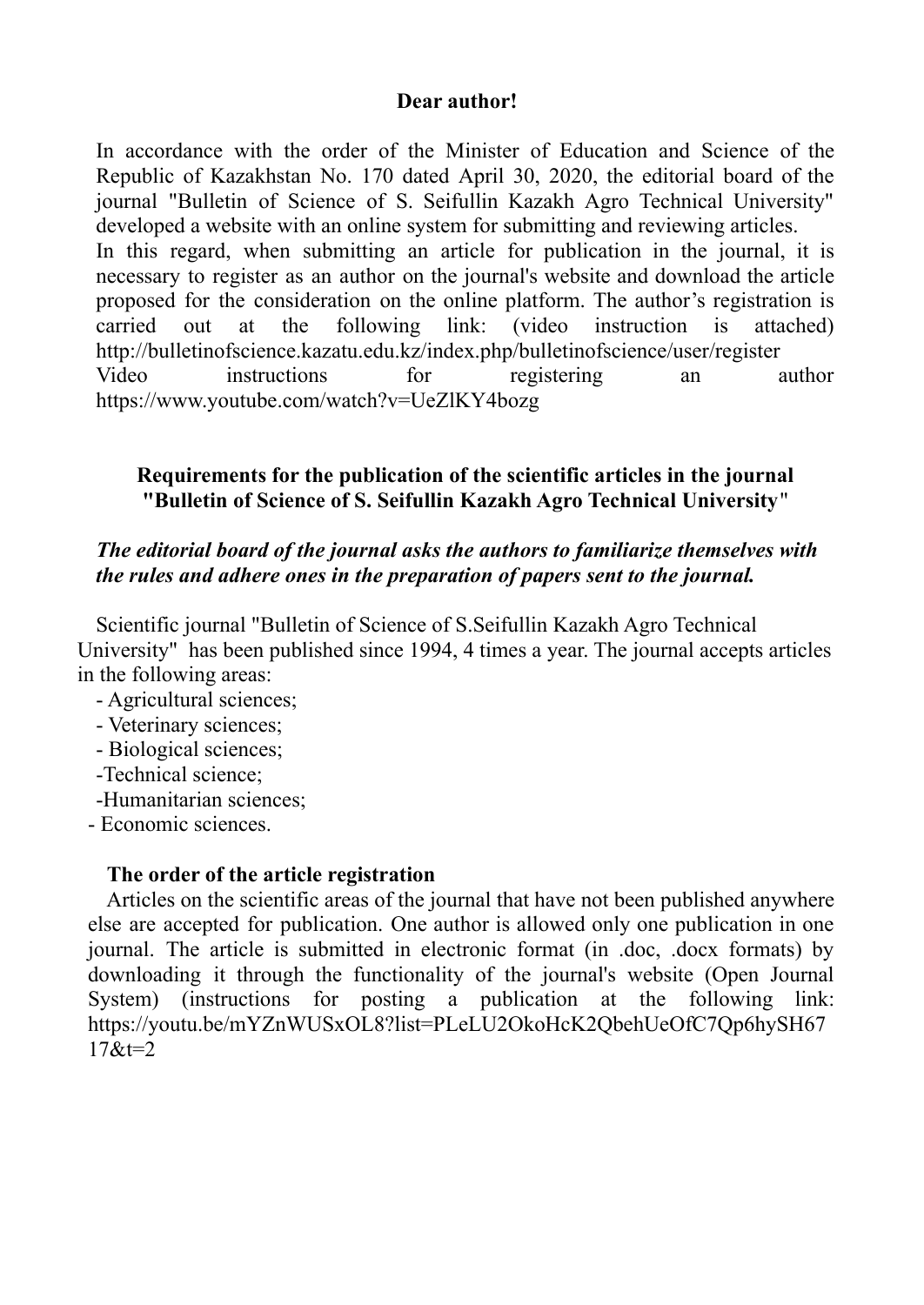# **THE STRUCTURE OF THE ARTICLE**

| $N_{\! \! \Omega}$ | Name                                                       | Registration                                                                                                 |
|--------------------|------------------------------------------------------------|--------------------------------------------------------------------------------------------------------------|
| 1.                 | $_{\rm UTC}$                                               | In the upper left corner of the sheet                                                                        |
| $\overline{2}$ .   | Article title                                              | Must be presented in Russian, Kazakh and English,                                                            |
|                    |                                                            | in bold capital letters, alignment - in the center;                                                          |
| 3.                 | Information about the author                               | Authors' data (full name) are indicated in full                                                              |
|                    | $(-s)$ -                                                   | without abbreviations - right alignment.                                                                     |
|                    |                                                            | It is necessary to highlight the main author by                                                              |
|                    |                                                            | printing means (in bold).                                                                                    |
| 4.                 | Academic degree, title, place                              | Right alignment, italic.                                                                                     |
|                    | of work or study, city, country                            |                                                                                                              |
|                    | are fully indicated                                        |                                                                                                              |
| 5.                 | Email address (E-mail) of all                              | Right italicized                                                                                             |
|                    | authors of the publication                                 |                                                                                                              |
| 6.                 | An abstract of the published                               | The word "Abstract" in 3 (three) languages must                                                              |
|                    | material text is provided in 3<br>(three) languages with a | correspond to the format: in Russian - "Abstract"; in<br>Kazakh language - "Tuyin"; in English - "Abstract". |
|                    | volume of at least 100 and no                              |                                                                                                              |
|                    | more than 300 words.                                       |                                                                                                              |
| 7.                 | Keywords (7 words or                                       | "Key words" in the structure of an article in Kazakh                                                         |
|                    | phrases) separated by                                      | language must correspond to the format - "Kilt                                                               |
|                    | semicolons                                                 | sozder", in English - "Key words".                                                                           |
| 8.                 | Full text of the article:                                  | -Introduction;                                                                                               |
|                    |                                                            | - Materials and methods;                                                                                     |
|                    |                                                            | - Results;                                                                                                   |
|                    |                                                            | - Discussion;                                                                                                |
|                    |                                                            | - Conclusion;                                                                                                |
|                    |                                                            | - Information about financing (if any);                                                                      |
|                    |                                                            | - Bibliography.                                                                                              |
| 9.                 | Funding<br>information                                     | $(ii)$ It is necessary to reflect information about the                                                      |
|                    | available) and / or gratitude                              | publication of an article within the framework of the                                                        |
|                    |                                                            | implementation of grant and / or program-targeted                                                            |
|                    |                                                            | financing of other funding, or words of gratitude are                                                        |
|                    |                                                            | expressed to colleagues or other persons, with the                                                           |
| 10.                |                                                            | assistance (support) the research was carried out, etc.                                                      |
|                    | Bibliography                                               | 1) The words "References" in the structure of                                                                |
|                    |                                                            | the<br>article<br>in Kazakh language<br>must                                                                 |
|                    |                                                            | correspond to the format - "Adebietter<br>tizimi" in English "References".                                   |
|                    |                                                            | The list of references is compiled in strict<br>2)                                                           |
|                    |                                                            | accordance with the requirements below.                                                                      |
|                    |                                                            |                                                                                                              |

\* Requirements for article formatting are given below.

**REQUIREMENTS FOR THE REGISTRATION OF THE ARTICLE:**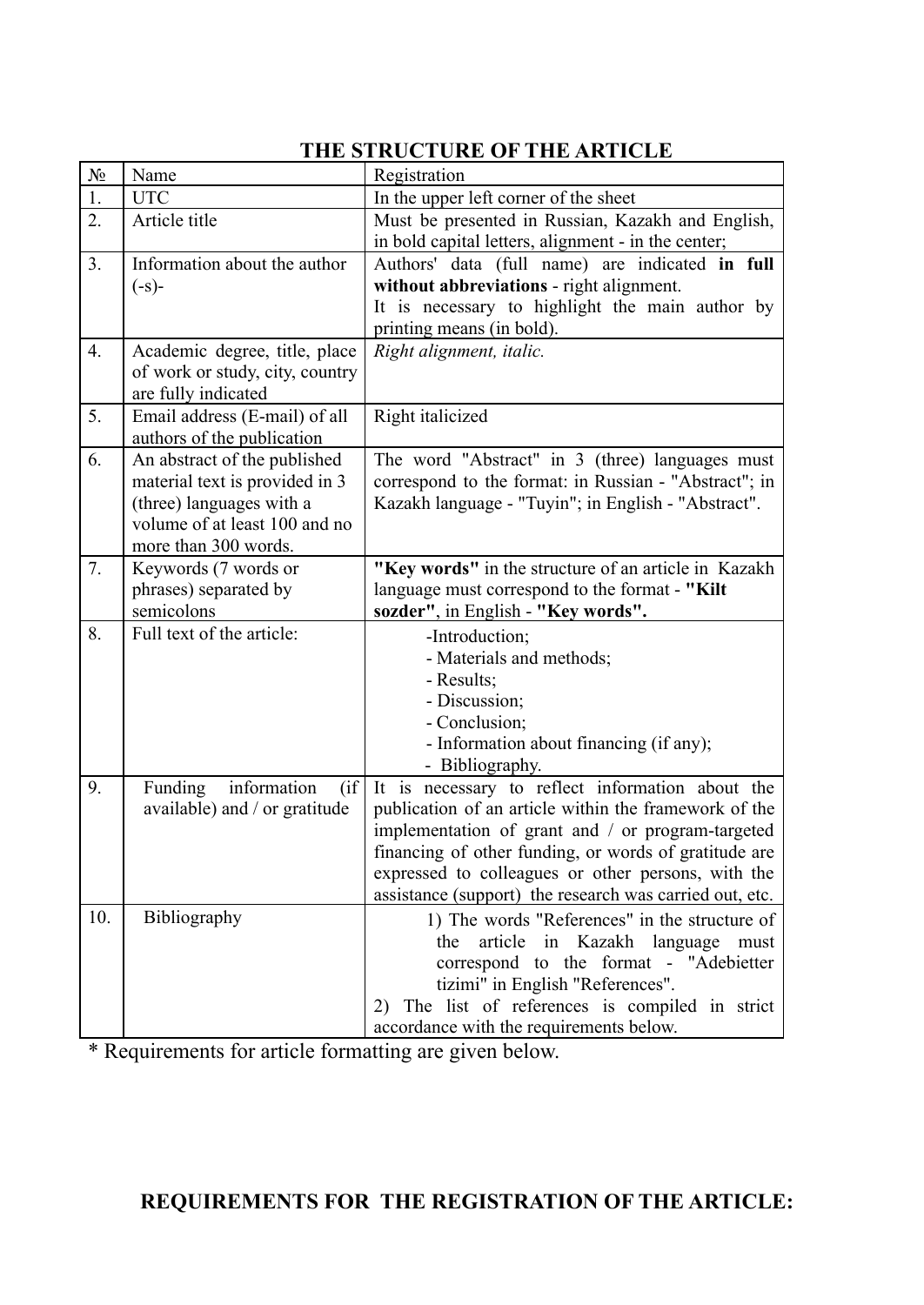The article should contain only original material reflecting the research results of the author / -s.

For publication, manuscripts of articles of at least 7 pages (including figures and tables) in one of the following languages are accepted: Kazakh, Russian, English.

Articles are accepted with a text originality of at least 70% (verification is carried out using the Antiplagiat system).

Articles are accepted until the 20th of each quarter (February 20, May 20, August 20, November 20)

The text should be typed in **Microsoft Word, Times New Roman font size 14, single spacing. The paragraph indent is 1.25.**

The text should be printed, observing the following margins: top and bottom - 2 cm, left and right - 2 cm. Alignment - in width (with automatic hyphenation).

In the upper left corner of the sheet, UTC is affixed.

Below, center alignment - in capital letters the title of the article;

Below, after one interval, alignment on the right edge in *italics* - the full name of the author (s) is written in full (without abbreviations);

Further on the next line (italic font, right alignment) - *academic title, academic degree, university name, place of work (in full), city, country (abbreviations are not allowed); on the next line (italic font, right alignment) - E-mail for contacts.* **If there are several authors of the article, then the information is repeated for each author.**

Further below, through the line, the text of the annotation is placed. The volume of the abstract is not less than 100 and not more than 300 words in Kazakh, Russian and English.

When writing an abstract in Russian, it is necessary to provide an annotation in Kazakh and English, if the article is in Kazakh, then the abstract is in Russian and English, if the article is written in English, then the abstract is given in three languages.

- the annotation should reflect the following points: relevance, the essence of the research, a description of the scientific and practical significance of the work, a brief description of the research methods and methodology, the main results and conclusions of the research work, the value of the research (the contribution of this work to the relevant area of knowledge), as well as the practical significance of the results of the work.

> Further **Key words** (7 words / phrases), separated by semicolons. The main text of the article:

**Introduction.** This section should include a short literature review, relevance of the topic or problem. It is necessary to describe the rationale for choosing a topic based on the experience of predecessors, as well as provide the formulation of specific questions or hypotheses.

#### **Materials and methods**

This section must meet the following criteria: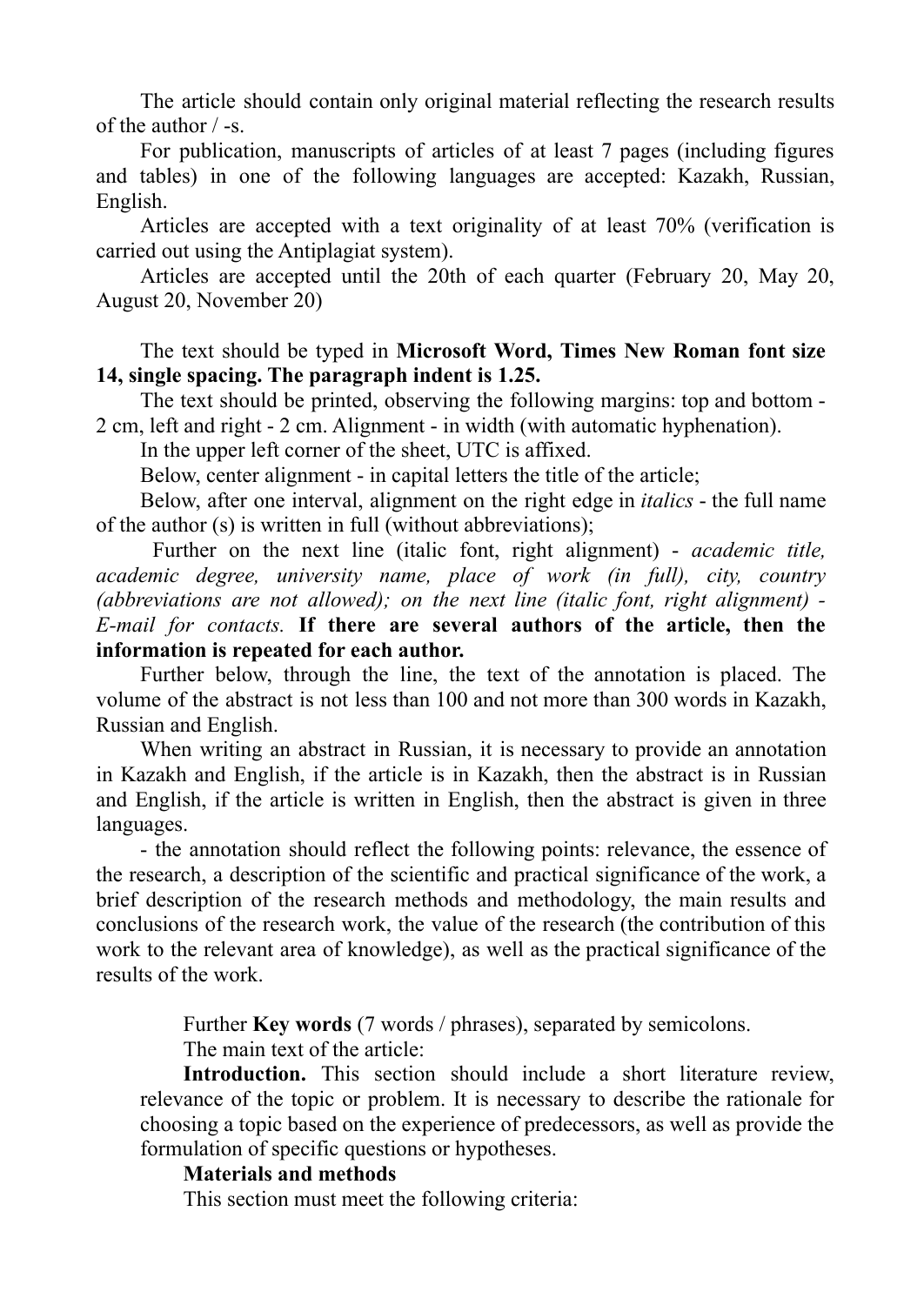- the methods presented should be reproducible;

- briefly describe the methods used without going into methodological features;

- reference to the source is required for standard methods;

- when using a new method, its detailed description is required.

**Results.** In this section, it is necessary to outline clearly the essence of the article and provide an analysis of the research results obtained and specific recommendations. The results of the study must be characterized fully enough so that the reader can trace its stages and assess the validity of the conclusions made by the author. The results, if necessary, are supported by illustrations - tables, graphs, figures, which present the source material or evidence in a structured / graphical form.

**Discussion**. Discussion and interpretation of the results, including in the context of previous research.

• A brief description of the most significant results that were identified in the Results section and their comparison with other studies on exemplary topics,

• Allocation of problem areas, lack of some aspects;

• Future directions of the research.

**Conclusions.** Generalization of the research findings (each point should be devoted to the answer of the tasks in the Introduction or be an argument for proving the hypothesis statements (if any) that were indicated in the Introduction).

**Information about funding (if any) and / or gratitude** it is necessary to reflect information about the publication of the article as part of implementation of grant, program-targeted funding, other funding, or words of gratitude are expressed to colleagues or other persons, with whose assistance (support) the research was carried out, etc.

**References.** It is important to use international relevant sources, at least 50% of sources from the Web of Science and / or Scopus database over the past 15-20 years. Also, references in the text should correspond to the sources in the bibliography list, avoid self-citation at the author and journal level.

- after literature in the language of the article (except for English), **REFERENCES is given, literature in Latin transliteration;**

- **if the article is in English language,** then the sources only in Russian and Kazakh languages are given in Latin transliteration;

**The list of references** should be numbered in the order of citation or in the order of English alphabet, and should also contain only sources () to which there are references in the text of the work. Links to unpublished works are not allowed.

**The numbering of the list of references is an Arabic numeral without dot:**

1 G.I. Petushkova, Suit design [Text]: textbook. for universities / G.I. Petushkova. - M .: Academy, 2004. -416 p.

2 N.V. Borisova, Mythopoetics of all-unity in M. Prishvin's philosophical prose [Text]: textbook. - method, manual / N.V. Borisov. - Yelets: Publishing house of Yelets state. University, 2004 .-- 227 p.

3 T.V Krasnova, Old Russian toponymy of Yelets land [Text]: monograph. -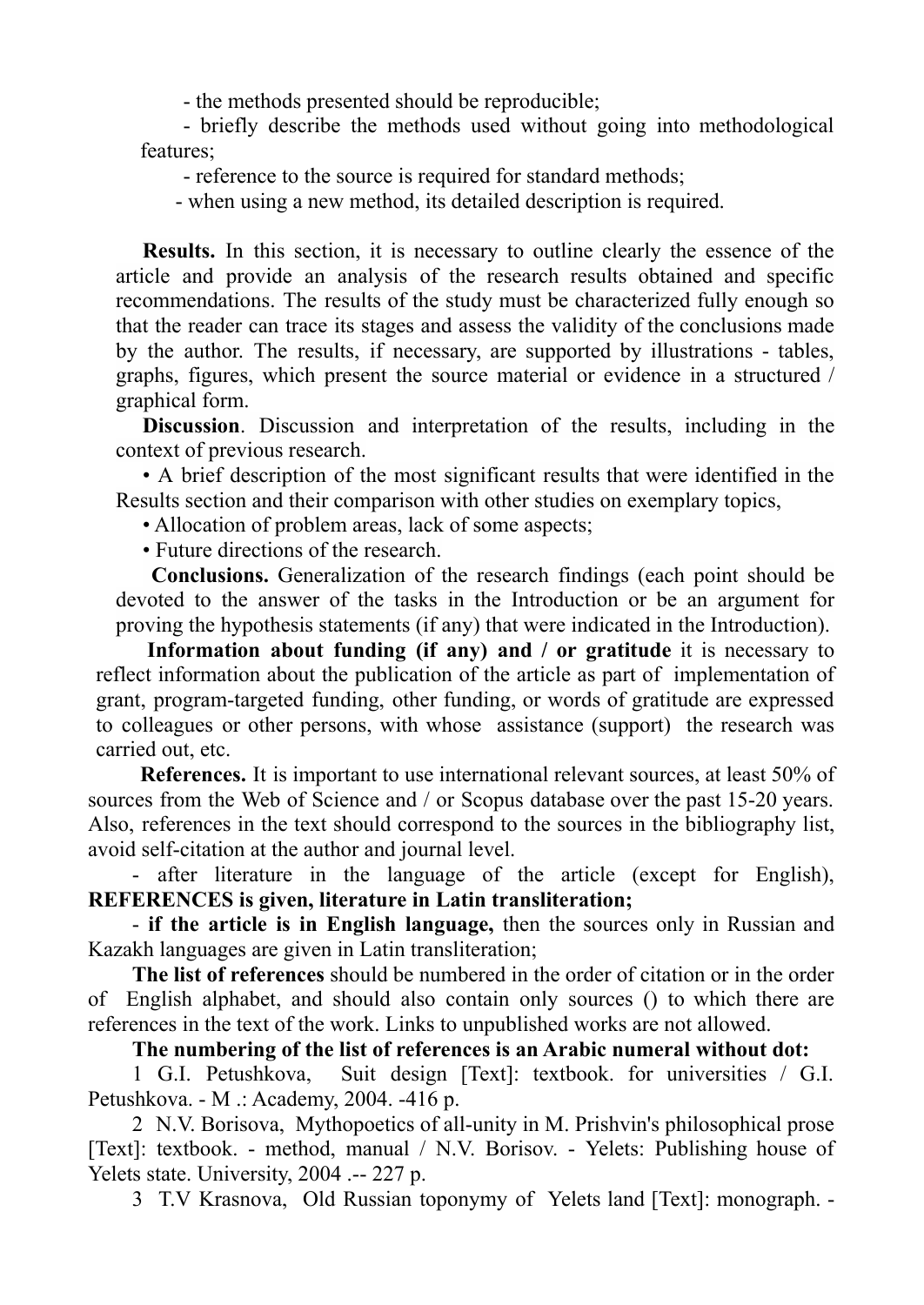Yelets: Publishing house of Yelets state. university, 2004. - 157)

**Making a list of references:** Carried out in accordance with the general requirements and compilation rules in accordance with SSE 7.1-2003 SIBID. Bibliographic notes. Bibliographic description. General requirements and rules for drawing up adopted by the Interstate Council for Standardization, Metrology and Certification (Minutes No. 2 dated July 2, 2003 (docs.cntd.ru)

After the list of references, there is a transliterated list of references, if the literature is in English, then transliteration is not carried out. Transliteration using an online translator at the link http://translit-online.ru. This translator does not transliterate specific letters of Kazakh alphabet. Here, after transliteration of Kazakh text, adjustments should be made, guided by the rules:

## әғңөүұқі

#### агпоууkЯ

*Formulas.* Simple inline and one-line formulas should be typed in symbols without using special editors (you can use special symbols from the Symbol, GreekMathSymbols, Math-PS, Math A Mathematica BTT fonts). Complex and multi-line formulas must be completely typed in the formula editor Microsoft Equation 2.0, 3.0. It is not allowed to set - part of the formula with symbols, and part - in the formula editor.

*Bibliography.* The text should contain links to sources of information (**no less than 10, and no more than 25 sources**). The list of used sources should contain 50% from the Web of Science and / or Scopus databases. Below the main text (or texts of notes) the title "References" is printed in the center and a numbered list of sources is placed across the line in the order of references in the text in accordance with the current requirements for bibliographic description. Only one source of information should be indicated in one item on the list. Links to information sources are formatted with the numbers enclosed in square brackets (for example, [1, p.15]).

*Tables* are placed according to the text. The tables are numbered in the order of references in the text. The numbered heading of the table should be typed in non-bold type with left justification (for example, Table 1). The subject heading (if any) is placed on the same line in bold, left-justified font. The reference to the table in the main text is made in non-bold type in brackets - for example, (table 1). If the table is large, it can be placed on a separate page, and in the case when it has significant width on a page with landscape orientation.

*Figures* are placed in the text. Figures are numbered in the order of references in the text. The numbered heading should be centered in bold typeface (for example, Figure 1). The subject heading (if any) is placed on the same line immediately after the numbering heading (for example, Figure 1 - Dependency ...). A link to a figure in the main text is made in non-bold type in brackets - for example, (Figure 1). If the picture is large in size, it should be placed on a separate page, and in the case when it has significant width - on a page with landscape orientation. Drawings can be scanned from the original (150spi in grayscale) or made by means of computer graphics. Figure captions should be placed directly below the figure.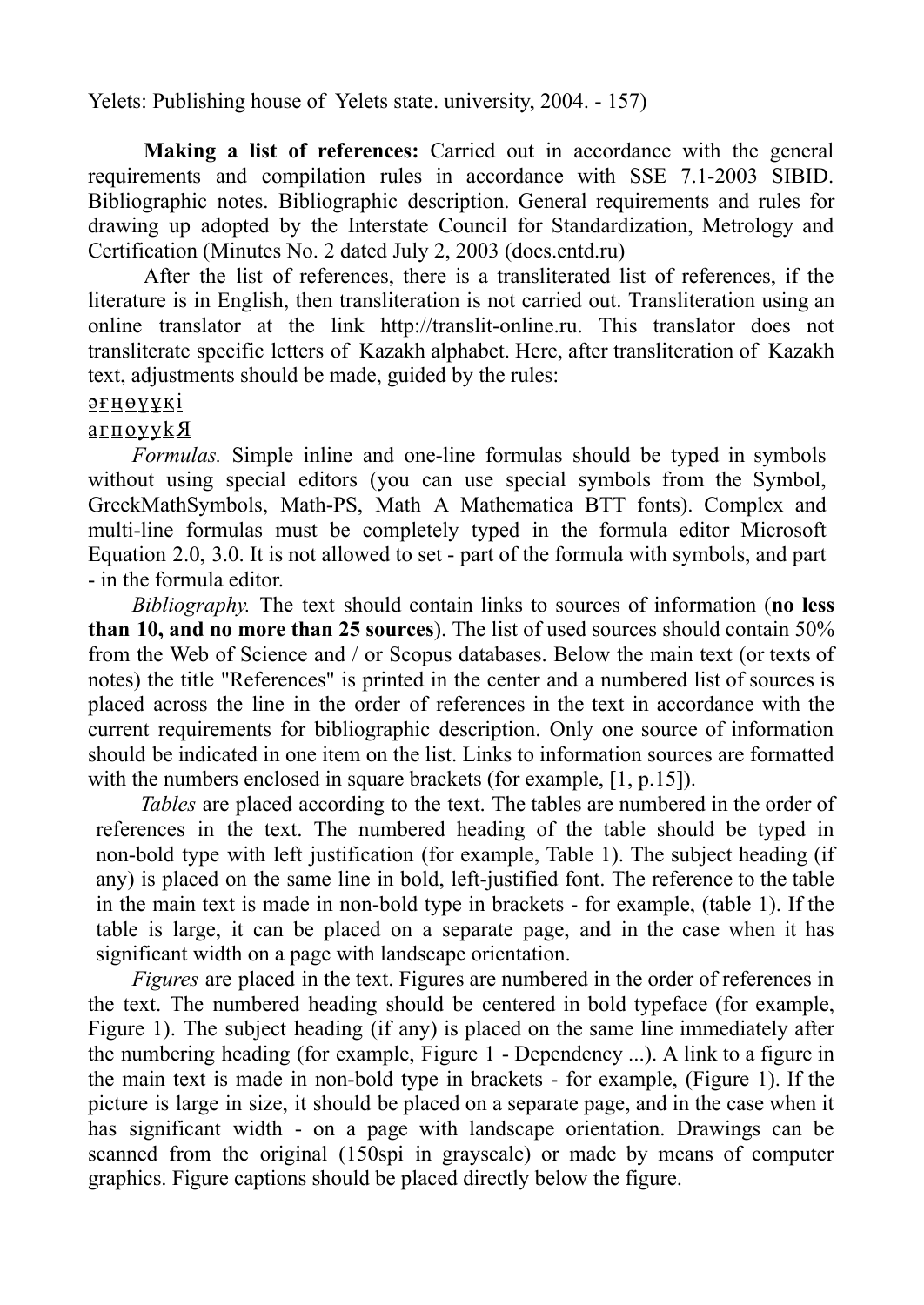## **Publication payment information**

*Payment is* made after the editorial office accepts the article for publication.

The amount of payment for posting articles in the journal "Bulletin of Science of S. Seifullin KATU":

1) in sections: "Agricultural sciences" and "Veterinary sciences":

- for teaching staff of KATU, students and affiliates - 4,000 (four thousand) tenge per 1 (one) page;

- for other third-party organizations - 8,000 (eight thousand) per 1 (one) page;

- for foreign authors the publication is free

2) in the sections: "Biological Sciences", "Technical Sciences", "Humanities" and "Economic Sciences":

- for teaching staff of KATU, students and affiliates - 1,000 (one thousand) tenge per 1 (one) page;

- for other third-party organizations - 2,000 (two thousand) per 1 (one) page.

Payment is made at cash desks of Halyk Bank, marked "For the publication of the article."

**Payment.** Authors who have received a positive opinion for the publication of the article must pay for the following details.

# **Details of NJSC " S. Seifullin KATU "in JSC" Halyk Bank of Kazakhstan**

BIN 070740004377

IIK KZ 446010111000037373 KZT

BIK HSBKKZKX

Code 16

CNP 890

Bank: ARFAO No. 119900 "Halyk Bank of Kazakhstan"

Certificate of VAT registration, series 62001, No. 0003805, dated 20.10.2009. Contact phone: 8 (7172) 31 02-45;

e-mail: vestnik\_katu@kazatu.kzАдрес: 010011,

Republic of Kazakhstan, Nur-Sultan, Zhenis ave., 62

**Also, through the Kaspi. kz mobile application (universities and colleges).**

**Note:** Articles translated using an auto-translator with the admission of numerous grammatical, spelling, stylistic errors and not meeting the specified requirements **will not be accepted for publication.**

**Information on each of the authors** (academic title, academic degree, place of work, office address, telephone, e-mail).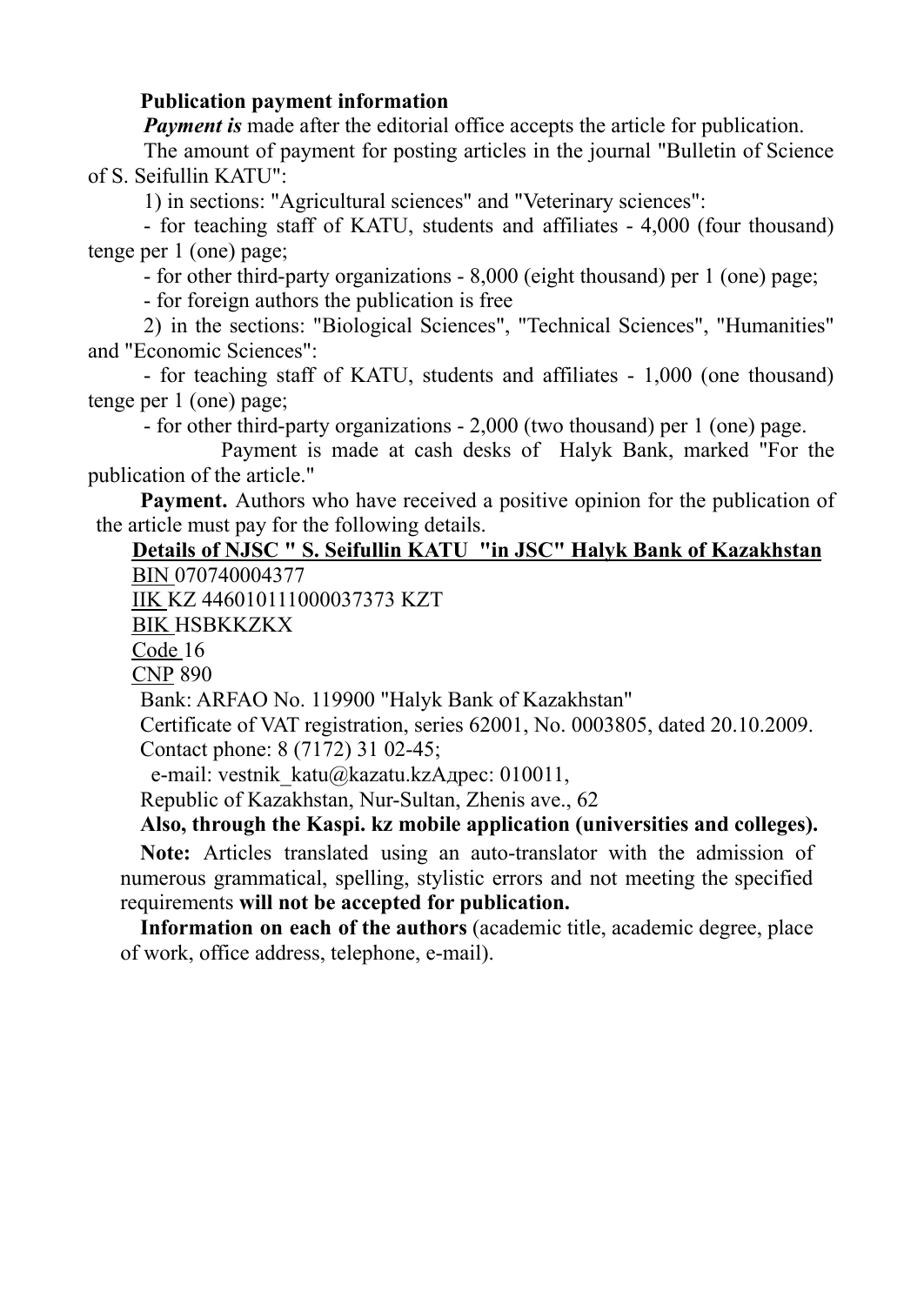## **SAMPLE REGISTRATION OF THE ARTICLE UTC 577.2:577.29**

# **IDENTIFICATION OF GENES THAT DETERMINE THE RESISTANCE OF WHEAT TO PATHOGENIC FUNGI**

#### *Ivanov Ivan Ivanovich*

*Candidate of Technical Sciences, assistant professor, S. Seifullin Kazakh Agrotechnical University, Nur-Sultan, Kazakhstan E-mail: [tech@mail.ru](mailto:tech@mail.ru)*

**Abstract:** The author of the article proves on the basis of the actual research that the presence of wheat resistance genes to pathogenic fungi is a key factor for use in breeding work. The article presents the results of identification of wheat genes Sr32, Bt9 and Bt10 responsible for resistance to pathogenic fungi that cause diseases of stem rust, as well as hard smut [100-300 words].

**Keywords:** resistance genes; stem rust; hard smut; pathogenic microscopic fungi; electrophoresis; wheat; PCR. (7 words and sentences).

#### **The main text of the article** should contain:

- Introduction;
- Materials and research methods;
- Results;
- Discussion;
- Conclusion;
- Information about financing (if any);
- Bibliography;
- References.

#### **\* Then two annotations in two languages**

**\*\* Information about the authors - information on each of the authors (scientific title, academic degree, place of work, address, phone number).**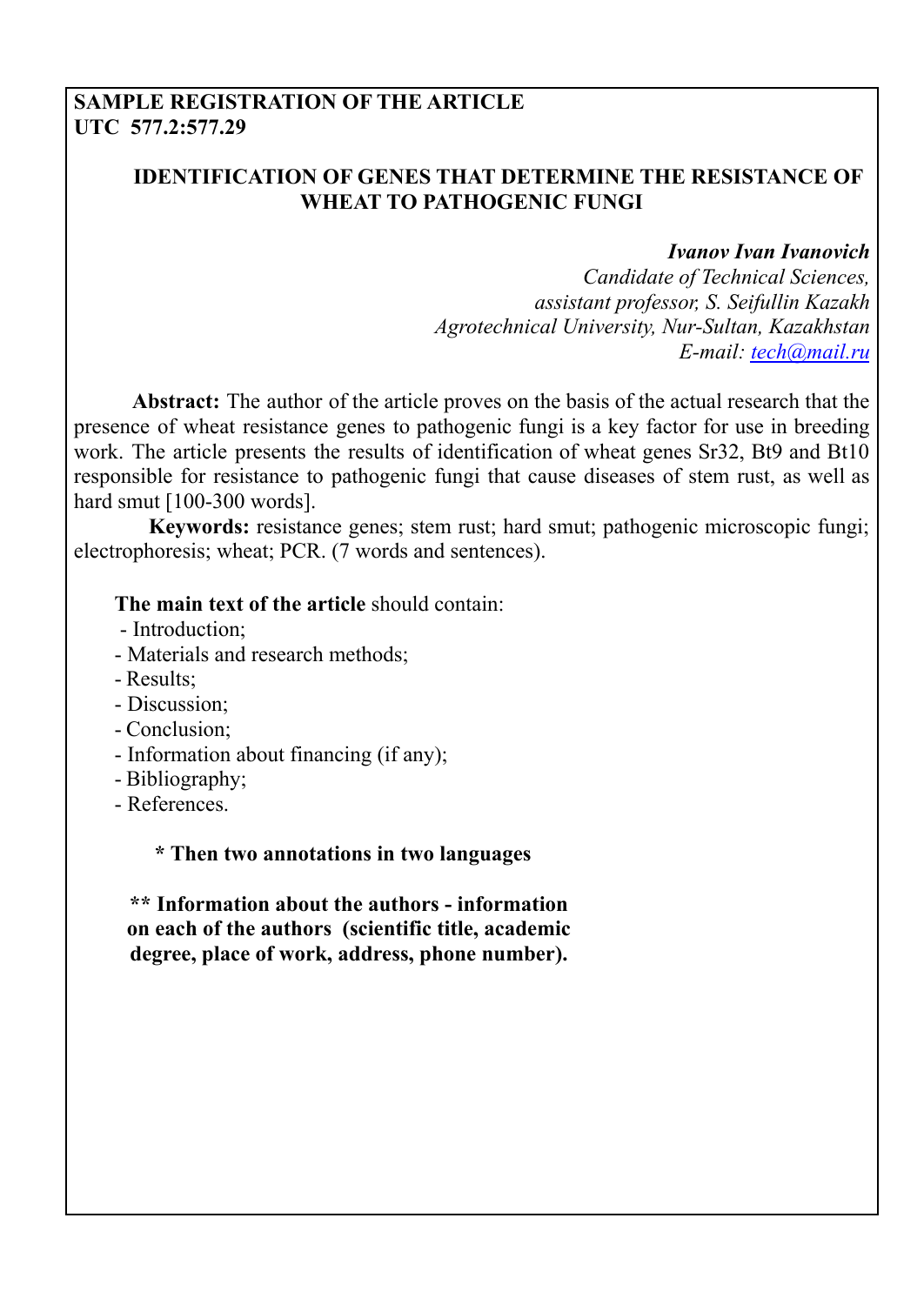# **БИДАЙДЫҢ ПАТОГЕНДІК САҢЫРАУҚҰЛАҚТАРҒА ТӨЗІМДІЛІГІН АНЫҚТАЙТЫН ГЕНДЕРДІ ИДЕНТИФИКАЦИЯЛАУ**

## *Иванов Иван Иванович*

*Техника ғылымдарының кандидаты, доцент, С. Сейфуллин атындағы Қазақ агротехникалық университеті, Нұр-Султан қ, Қазақстан E-mail: [tech@mail.ru](mailto:tech@mail.ru)*

**Түйін**: Мақалада автор өзінің зерттеуі негізінде бидайдың патогенді саңырауқұлақтарға төзімді гендердің болуы тұқымдық жұмыстарда пайдаланудың шешуші факторы екендігін дәлелдейді. Бидай гендерін идентификациялау нәтижелері Sr32, Bt9 және Bt10 гендердің саңырауқұлақтарда сабақ таты, тозаңды қара күйе ауруларының төзімділігін тудыратыны дәлелденеді [100-300 сөз].

**Кілт сөздер:** төзімді гендер; сабақ таты; патогендік микроскопиялық саңырауқұлақтар; электрофорез; бидай; ПТР; тозаңды қара күйе*.* ( 7 сөз немесе сөз тіркесі)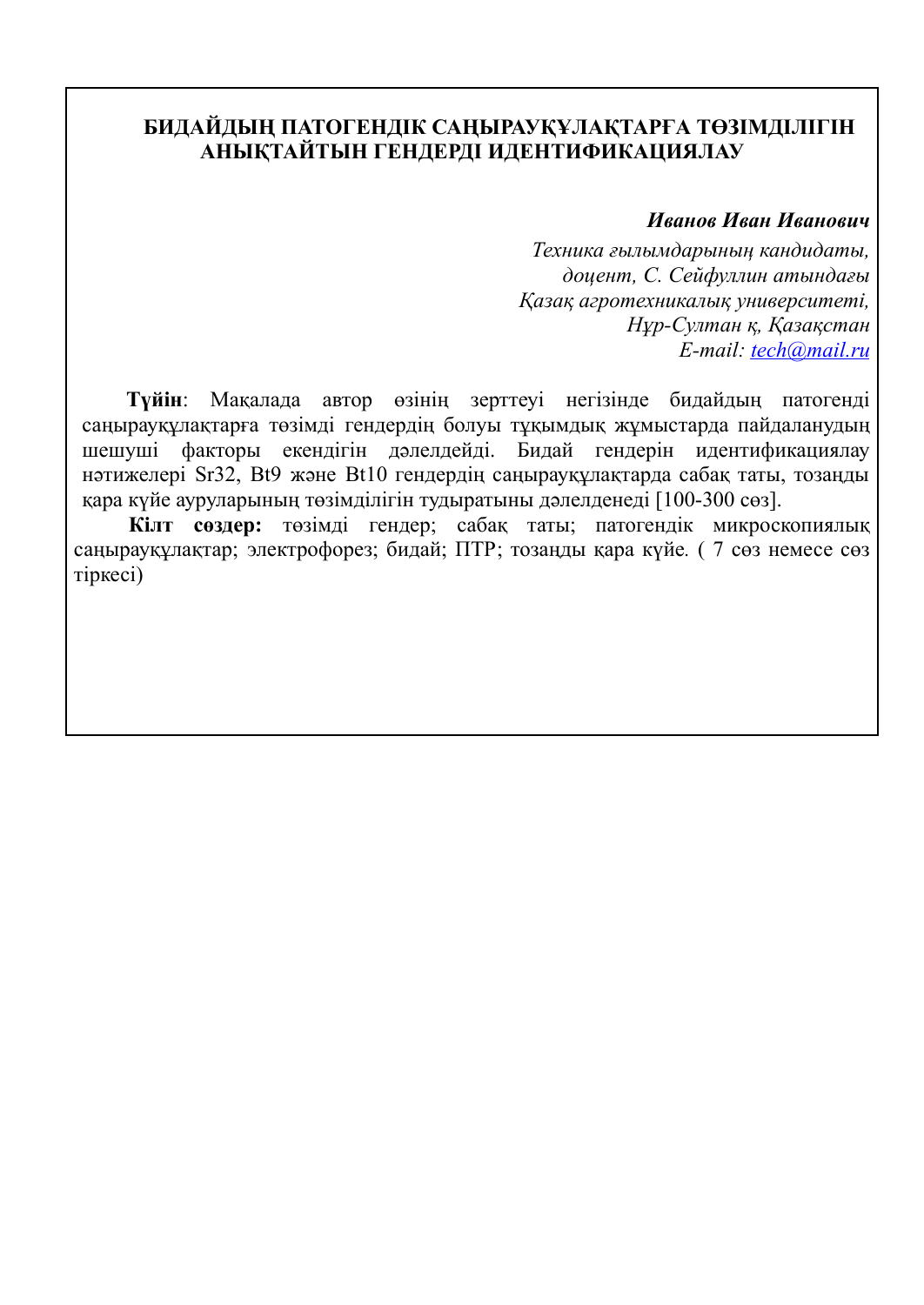## **УДК (ӘОЖ), (UTC) 577.2:577.29**

# **ИДЕНТИФИКАЦИЯ ГЕНОВ ПШЕНИЦЫ, ОБУСЛАВЛИВАЮЩИХ УСТОЙЧИВОСТЬ ПО ОТНОШЕНИЮ К ПАТОГЕННЫМ ГРИБАМ**

#### *Иванов Иван Иванович*

*Кандидат технических наук, доцент, Казахский агротехнический университет им. С.Сейфуллина, г. Нур-Султан, Казахстан E-mail: [tech@mail.ru](mailto:tech@mail.ru)*

**Аннотация**: Автор статьи на основе собственно проведенных исследований доказывает, что наличие генов устойчивости пшеницы к патогенным грибам является ключевым фактором для использования в селекционной работе. В статье представлены результаты идентификации генов пшеницы *Sr32, Bt9* и *Bt10* отвечающих засухоустойчивость к патогенным грибам, вызывающим заболевания стеблевой ржавчины, а также твердой головни...  $[100-300$  слов].

**Ключевые слова:** гены устойчивости; стеблевая ржавчина; твердая головня; патогенные микроскопические грибы; электрофорез; ПЦР; пшеница. (7 слов или словосочетания).